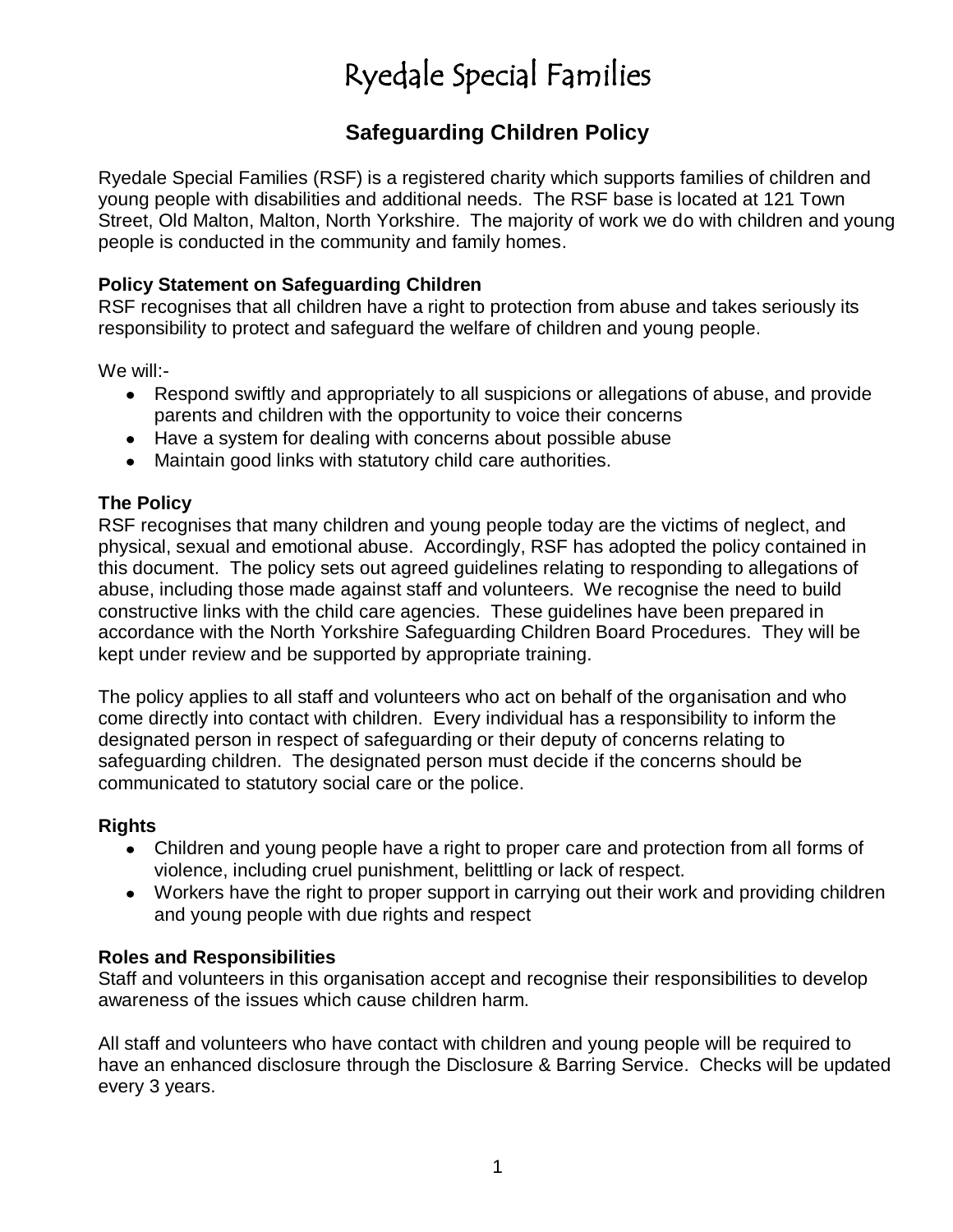## **Safeguarding Children Policy**

#### **Definitions of Abuse**

#### **Physical Abuse**

Somebody may abuse or neglect a child by inflicting harm, or by failing to act to prevent harm. Children may be abused in a family or in an institution or community setting; by those known to them, or more rarely by a stranger. Physical abuse may involve hitting, shaking, throwing, poisoning, burning or scalding, drowning, suffocating, or otherwise causing physical harm to a child. Physical harm may also be caused when a parent carer feigns the symptoms of, or deliberately causes ill health to a child whom they are looking after.

#### **Emotional Abuse**

Emotional abuse is the persistent emotional ill treatment of a child such as to cause severe and persistent adverse effects on the child's emotional development. It may involve conveying to the children that they are worthless or unloved, inadequate, or valued only insofar as they meet the need of another person. It may involve causing children frequently to feel frightened or in danger, other exploitation or corruption of children. Some level of emotional abuse is involved in all types of ill treatment of a child, though it may occur alone.

#### **Sexual Abuse**

Sexual abuse involves forcing or enticing a child or young person to take part in sexual activities, whether or not the child is aware of what is happening. The activities may involve physical contact, including penetrative (e.g. rape or buggery) or non-penetrative acts.

They may include non-contact activities such as involving children in looking at, or in the production of, pornographic material or watching sexual activities, or encouraging children to behave in sexually inappropriate ways.

#### **Neglect**

Neglect is the persistent failure to meet a child's basic physical and/or psychological needs, likely to result in the serious impairment of the child's health or development. It may involve a parent or carer failing to provide adequate food shelter and clothing, failing to protect a child from physical harm, or danger or the failure to ensure address to appropriate medical care or treatment. It may also include neglect of, or unresponsiveness, to a child's basic emotion.

#### **What you should do if you suspect abuse**

You must report concerns as soon as possible to the Chief Officer, phone number 01653 699000 who is nominated by RSF to act on their behalf in referring allegations of suspicions of neglect or abuse to the statutory authorities. In the absence of the designated person, the matter should be brought to the attention of a Care Manager, phone number 01653 699000.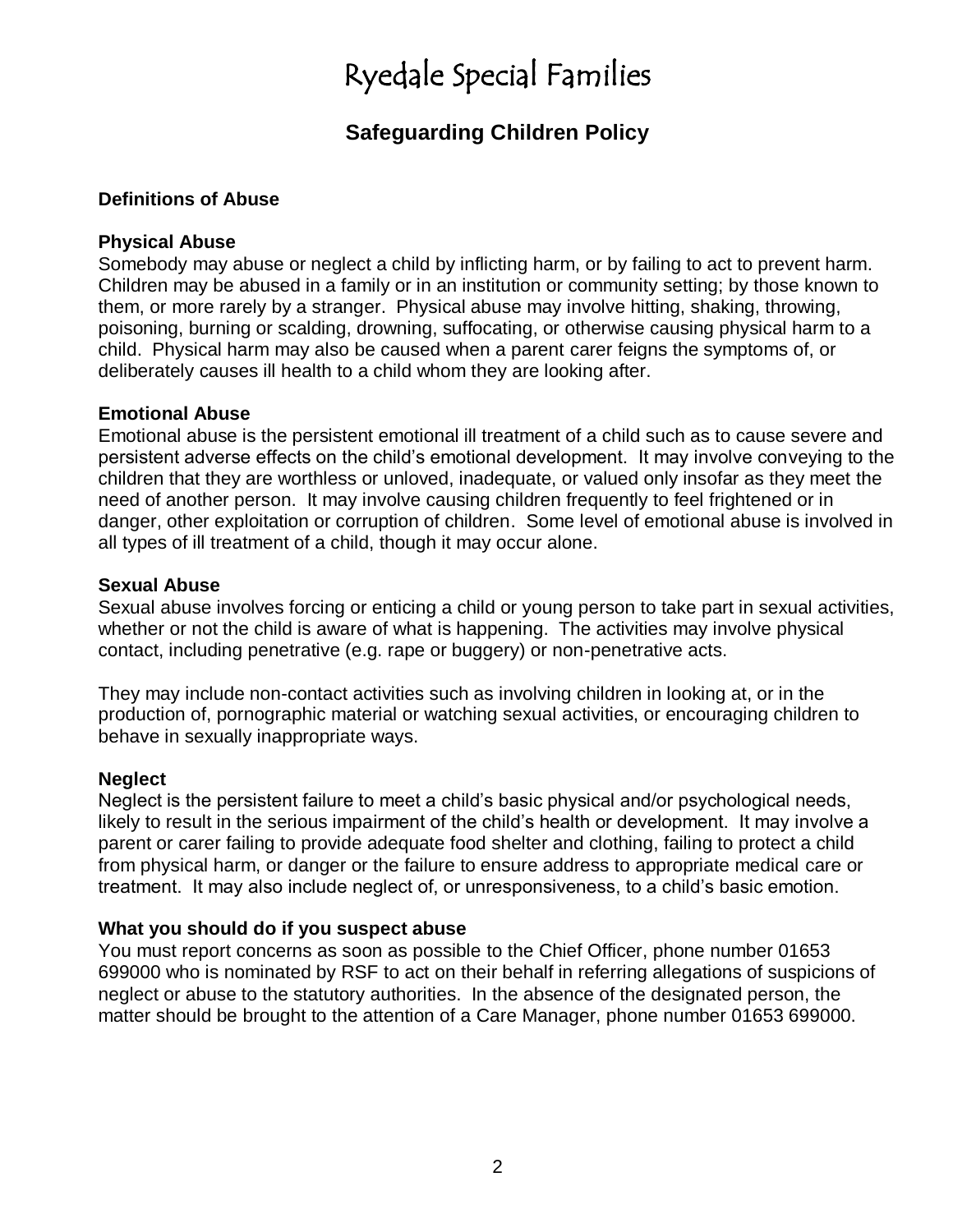## **Safeguarding Children Policy**

**If it is an emergency, and the designated persons cannot be contacted, then social care services or the police should be contacted at the numbers given below. For a quick guide see the RSF guidance 'What to do if you are concerned'**

Children's Social Care Customer Relation Unit 01609 534527 Police 999

If the suspicions relate to the designated person, then the deputy or social care services should be contacted.

Suspicions should not be discussed with anyone, other than those named above.

It is the right of any individual to make direct referrals to the child safeguarding agencies. We would hope that an individual would use this procedure. However, if you feel that the organisation has not responded appropriately to your concerns, it is open to you to contact the child safeguarding agencies direct.

Abuse can be carried out by any person – a relative, a carer (paid or unpaid) a friend or another person. Where a parent or carer is suspected as the potential abuser, particular care must be taken in the procedure of reporting the abuse.

#### **Allegations of Physical Injury, Emotional Abuse or Neglect**

If a child has an injury which may be a non-accidental injury, or symptoms of neglect and a referral is to be made then:

The designated person should contact social care services. If there has been a deliberate injury or where there are concerns about the child's safety and the child's parents or carers are considered the potential abusers, then social care should be contacted before the parents or carers.

Where emergency medical attention is necessary it should be sought immediately. The designated person should inform the doctor of any suspicion of abuse.

If a referral is being made without the parent/carer's knowledge and non urgent medical treatment is required, social care services should be informed. Otherwise, speak to the parent/carer and suggest medical attention be sought for the child.

In the event of the parent or carer being considered the potential abuser, then they should be encouraged to seek help from the social care services department prior to a referral being made. If they fail to do so in situations of real concern the designated person will contact social care services directly for advice.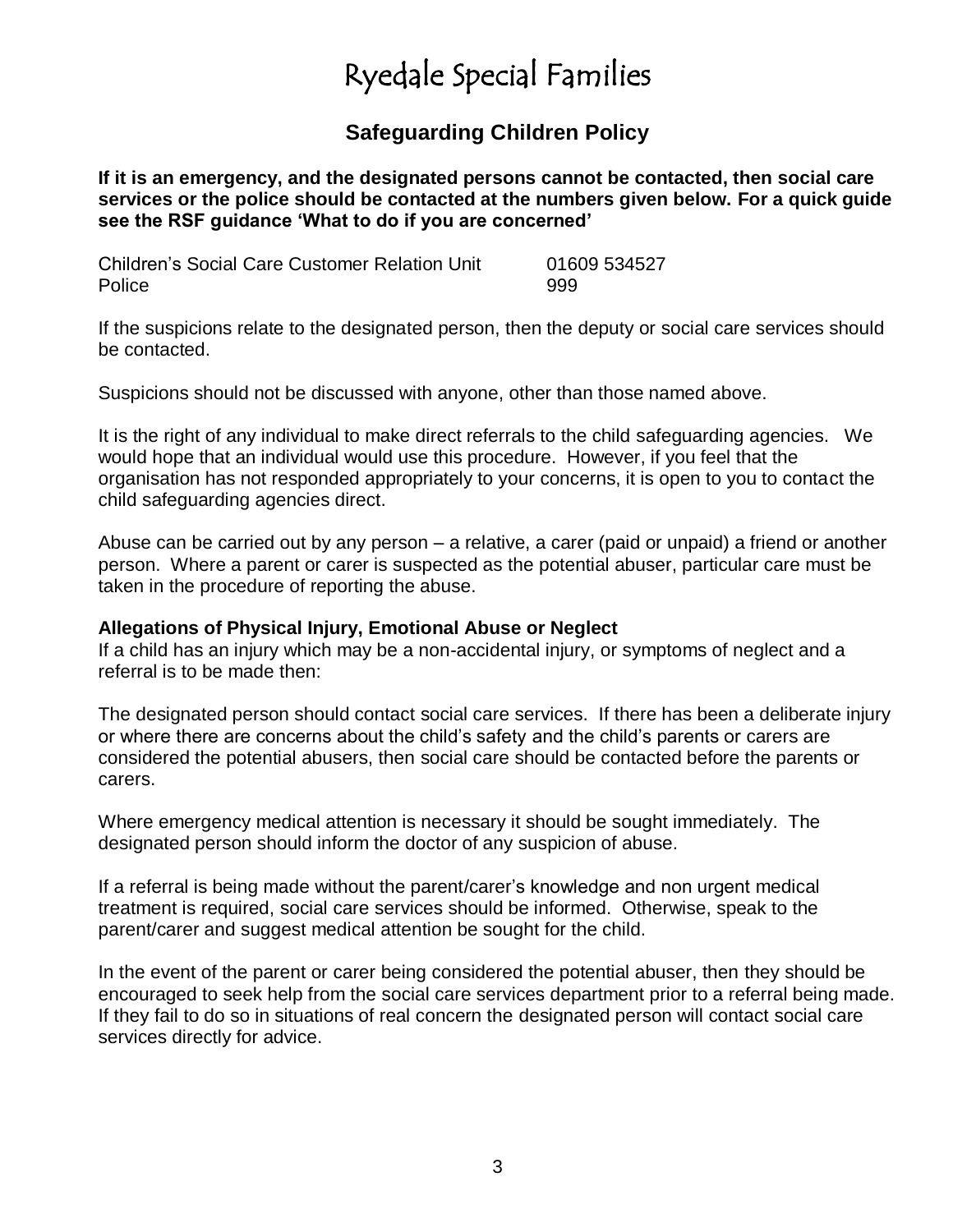## **Safeguarding Children Policy**

### **Allegations of Sexual Abuse**

In the event of allegations of sexual abuse the designated person will:

Contact the social care services or Police Child Safeguarding Team directly. The designated person will not speak to the parents/carers, if they are considered the potential abusers.

Under no circumstances should the designated person, or any other member of the organisation, attempt to carry out any investigation into the allegations or suspicions of sexual abuse. The role of the designated person is to collect the exact details of the allegations or suspicion and to provide this information to the child safeguarding agencies that will investigate the matter under the Children Act 1989.

### **What To Do Once A Child Has Talked To You About Abuse**

Make a note immediately of what the child has said, writing down the exact words used, write down what you said in reply, when they said it and what was happening immediately beforehand. Record dates and times of the events and when the record was made. Keep all notes secure. It is of utmost importance that events are recorded accurately and honestly.

Report your discussion as soon as possible to the designated person.

Once a child has talked about abuse the designated person must consider if it is safe for a child to return home to a potentially abusive situation. On a rare occasion, if the parent or carer is identified as the potential abuser, it might be necessary to take immediate action to contact social care services and/or the police to discuss putting into effect safety measures for the child so that they do not return home.

All child safeguarding concerns will be recorded and stored securely in that child's individual records held in the RSF office.

Allegations against staff or volunteers will be investigated in accordance with the Whistleblowing Policy. Where there are concerns that a child has been put in danger of abuse, or has suffered abuse owing to the actions of a member of staff or volunteer social services or the police will be contacted. Details of any allegation which has not resulted in a referral will be kept securely in the individual's records held in the RSF office.

RSF are committed to upholding safeguarding principles throughout all of our work, including;

- Carefully following rigorous procedures for recruitment and selection of staff and volunteers
- Sharing information about safeguarding and good practice with children, parents and volunteers
- Providing effective management for staff and volunteers through continuous supervision, support and training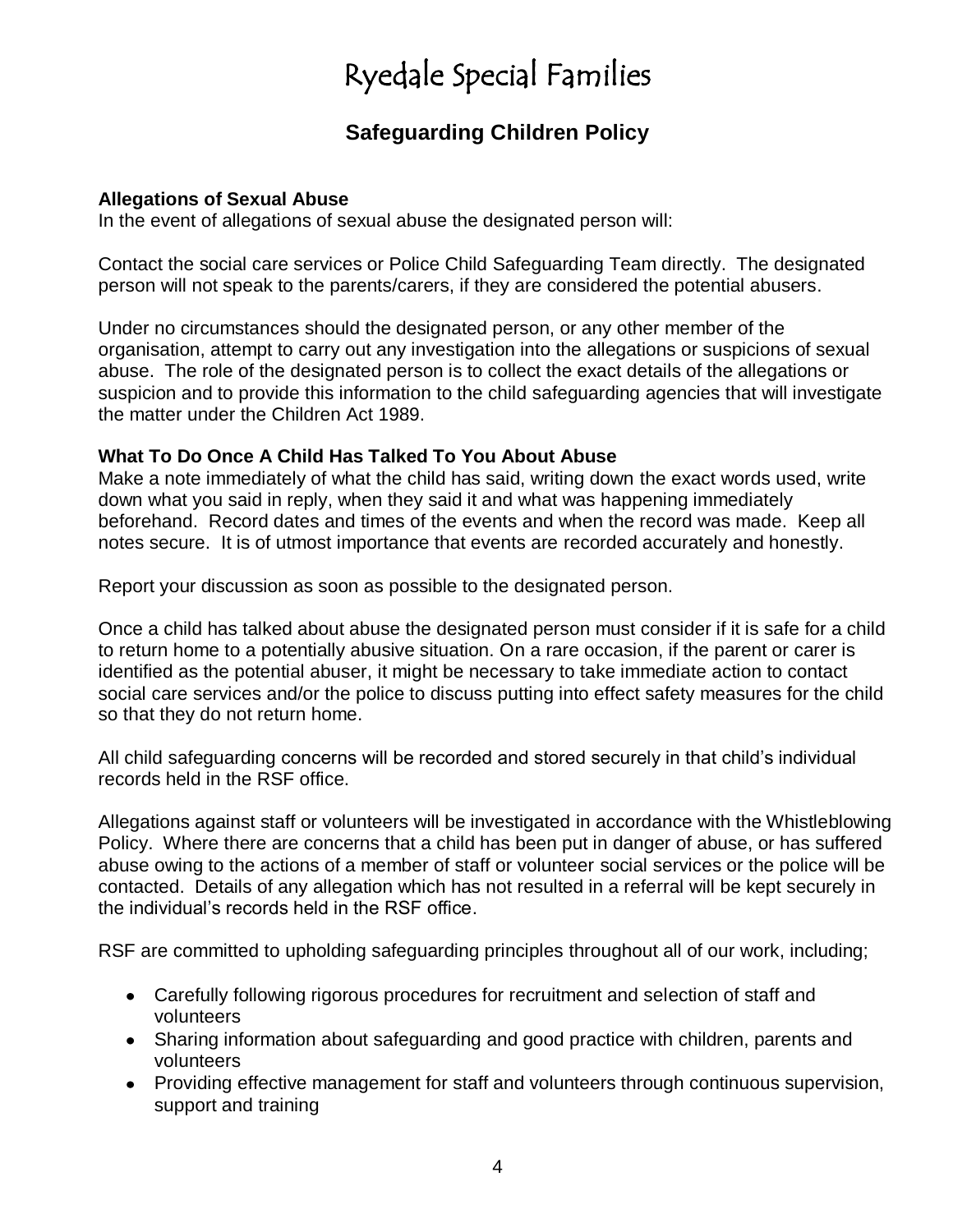## **Safeguarding Children Policy**

Further details relating to safeguarding children can be found in additional policies including Administration of Medication, Moving & Handling and Restraint and the following appendices;

- Recognising Abuse
- Working with Disabled Children

The following information in these appendices is taken from the North Yorkshire Safeguarding Children Boards' Child Safeguarding Procedures. There is lots of guidance on their website [www.safeguardingchildren.co.uk](http://www.safeguardingchildren.co.uk/) and that of the NSPCC, [www.nspcc.org.uk](http://www.nspcc.org.uk/)

#### **Appendix 1 Recognising Abuse**

### **4.3 Recognition of abuse and neglect**

The factors described below are frequently found in cases of child abuse or neglect. Their presence is not proof that abuse has occurred, but:

- Must be regarded as indicators of the possibility of significant harm;
- Indicates a need for careful assessment and discussion with the agency's nominated child safeguarding lead;
- May require consultation with and/or referral to the LA children's social care and / or the  $\bullet$ police.

The absence of such indicators does not mean that abuse or neglect has not occurred.

In an abusive relationship the child may:

- Appear frightened of the parent;
- Act in a way that is inappropriate to their age and development.

The parent may:

- Persistently avoid routine child health services and/or treatment when the child is ill;
- Have unrealistic expectations of the child;
- Frequently complain about / to the child and may fail to provide attention or praise (high criticism / low warmth environment);
- Be absent or leave the child with inappropriate carers;  $\bullet$
- Have mental health problems which they do not appear to be managing;
- $\bullet$ Be misusing substances;
- Persistently refuse to allow access on home visits:
- Persistently avoid contact with services or delay the start or continuation of treatment;
- Be involved in domestic abuse: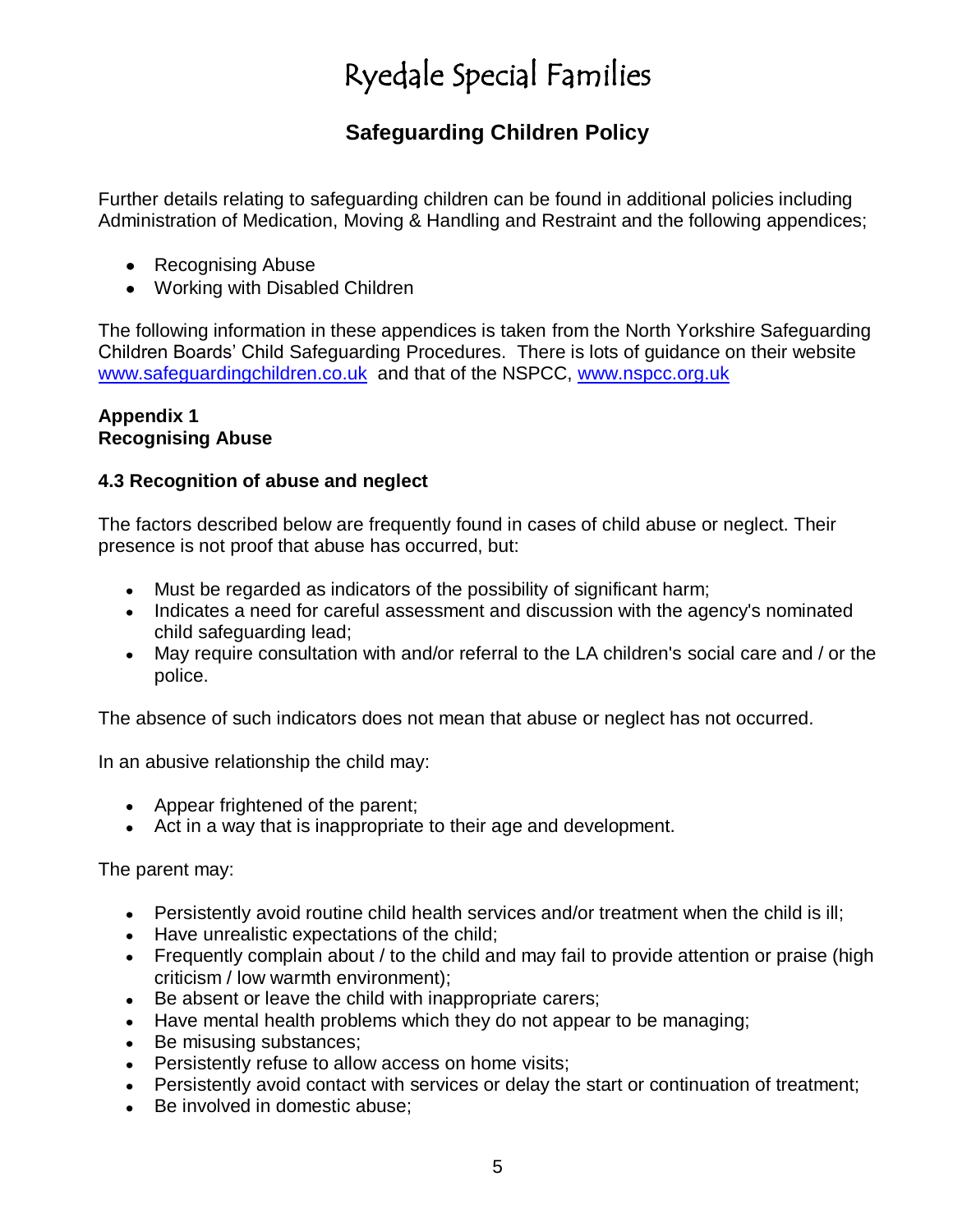## **Safeguarding Children Policy**

Fail to ensure the child receives an appropriate education.

Professionals should be aware of the potential risk of harm to children when individuals (adults or children), previously known or suspected to have abused children, move into the household.

### **4.4. Recognising physical abuse**

The following are often regarded as indicators of concern:

- An explanation which is inconsistent with an injury;
- Several different explanations provided for an injury;
- Unexplained delay in seeking treatment;
- The parent/s are uninterested or undisturbed by an accident or injury;
- Parents are absent without good reason when their child is presented for treatment;
- Repeated presentation of minor injuries (which may represent a 'cry for help' and if ignored could lead to a more serious injury);
- Frequent use of different doctors and accident and emergency departments;
- Reluctance to give information or mention previous injuries.

#### **4.5 Recognising emotional abuse**

Emotional abuse may be difficult to recognise, as the signs are usually behavioural rather than physical.

The indicators of emotional abuse are often also associated with other forms of abuse. Professionals should therefore be aware that emotional abuse might also indicate the presence of other kinds of abuse.

The following may be indicators of emotional abuse:

- 1. Developmental delay;
- 2. Abnormal attachment between a child and parent (e.g. anxious, indiscriminate or no attachment);
- 3. Indiscriminate attachment or failure to attach;
- 4. Aggressive behaviour towards others;
- 5. Appeasing behaviour towards others;
- 6. Scapegoated within the family;
- 7. Frozen watchfulness, particularly in pre-school children;
- 8. Low self esteem and lack of confidence;
- 9. Non organic failure to thrive
- 10.Withdrawn or seen as a 'loner' difficulty relating to others.

There is increasing evidence of the adverse long-term consequences for children's development where they have been subject to sustained emotional abuse. Emotional abuse has an important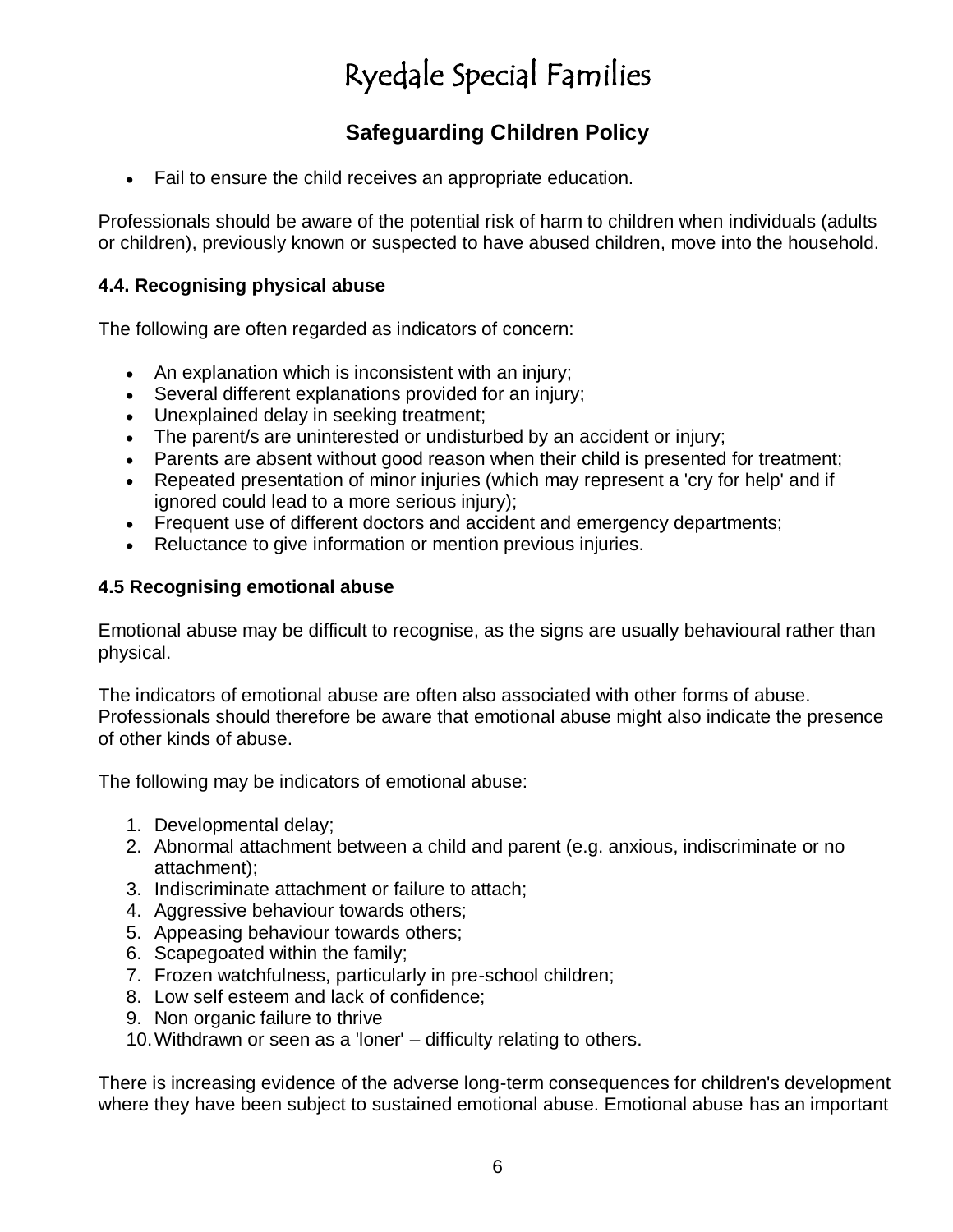## **Safeguarding Children Policy**

impact on a developing child's mental and physical health, behaviour and self-esteem. It can be especially damaging in infancy.

Underlying emotional abuse may be as important, if not more so, than other more visible forms of abuse in terms of its impact on the child. Domestic violence, adult mental health problems and parental substance misuse may be features in families where children are exposed to such abuse.

### **4.6 Recognising sexual abuse**

Sexual abuse can be very difficult to recognise and reporting sexual abuse can be an extremely traumatic experience for a child. Therefore both identification and disclosure rates are deceptively low.

Boys and girls of all ages may be sexually abused. Many are frequently scared to say anything due to guilt and / or fear. According to a recent study, three-quarters (72%) of sexually abused children did not tell anyone about the abuse at the time. Twenty-seven percent of the children told someone later, and around a third (31%) still had not told anyone about their experience/s by early adulthood\*.

If a child makes an allegation of sexual abuse, it is very important that they are taken seriously. Allegations can often initially be indirect as the child tests the professional's response. There may be no physical signs and indications are likely to be emotional / behavioural.

\*Grubin. D (1998). Sex offending against children: understanding the risk. Police Research Series. Paper 99. Home Office

Behavioural indicators which may help professionals identify child sexual abuse include:

- 1. Inappropriate sexualised conduct;
- 2. Sexually explicit behaviour, play or conversation, inappropriate to the child's age;
- 3. Contact or non-contact sexually harmful behaviour;
- 4. Continual and inappropriate or excessive masturbation;
- 5. Self-harm (including eating disorder), self mutilation and suicide attempts;
- 6. Involvement in sexual exploitation or indiscriminate choice of sexual partners;
- 7. An anxious unwillingness to remove clothes for e.g. sports events (but this may be related to cultural norms or physical difficulties).

Physical indicators associated with child sexual abuse include:

- 1. Pain or itching of genital area;
- 2. Blood on underclothes;
- 3. Pregnancy in a child;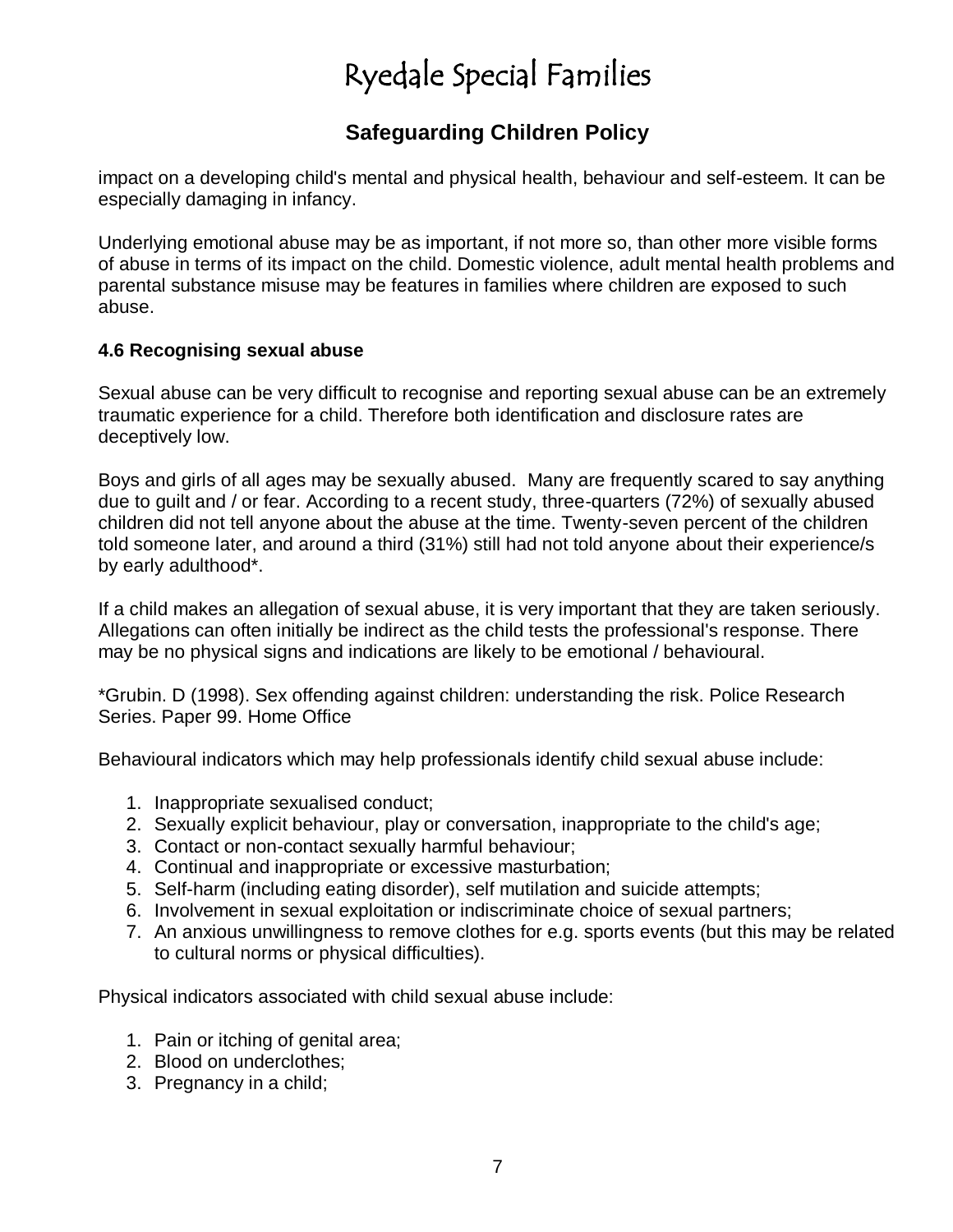## **Safeguarding Children Policy**

4. Physical symptoms such as injuries to the genital or anal area, bruising to buttocks, abdomen and thighs, sexually transmitted disease, presence of semen on vagina, anus, external genitalia or clothing.

Sex offenders have no common profile, and it is important for professionals to avoid attaching any significance to stereotypes around their background or behaviour. While media interest often focuses on 'stranger danger', research indicates that as much as 80 per cent of sexual offending occurs in the context of a known relationship, either family, acquaintance or colleague.

### **4.7 Recognising neglect**

It is rare that an isolated incident will lead to agencies becoming involved with a neglectful family. Evidence of neglect is built up over a period of time. Professionals should therefore compile a chronology and discuss concerns with any other agencies which may be involved with the family, to establish whether seemingly minor incidents are in fact part of a wider pattern of neglectful parenting.

When working in areas where poverty and deprivation are commonplace professionals may become desensitised to some of the indicators of neglect. These include:

- 1. Failure by parents or carers to meet essential physical needs (e.g. adequate or appropriate food, clothes, warmth, hygiene and medical or dental care);
- 2. Failure by parents or carers to meet essential emotional needs (e.g. to feel loved and valued, to live in a safe, predictable home environment);
- 3. A child seen to be listless, apathetic and unresponsive with no apparent medical cause;
- 4. Failure of child to grow within normal expected pattern, with accompanying weight loss;
- 5. Child thrives away from home environment;
- 6. Child frequently absent from school;
- 7. Child left with inappropriate carers (e.g. too young, complete strangers);
- 8. Child left with adults who are intoxicated or violent;
- 9. Child abandoned or left alone for excessive periods.
- 10.Child has very poor dental health.

Disabled children and young people can be particularly vulnerable to neglect due to the increased level of care they may require.

Although neglect can be perpetrated consciously as an abusive act by a parent, it is rarely an act of deliberate cruelty. Neglect is usually defined as an omission of care by the child's parent, often due to one or more unmet needs of their own. These could include domestic violence, mental health issues, learning disabilities, substance misuse, or social isolation / exclusion, this list is not exhaustive.

While offering support and services to these parents, it is crucial that professionals maintain a clear focus on the needs of the child.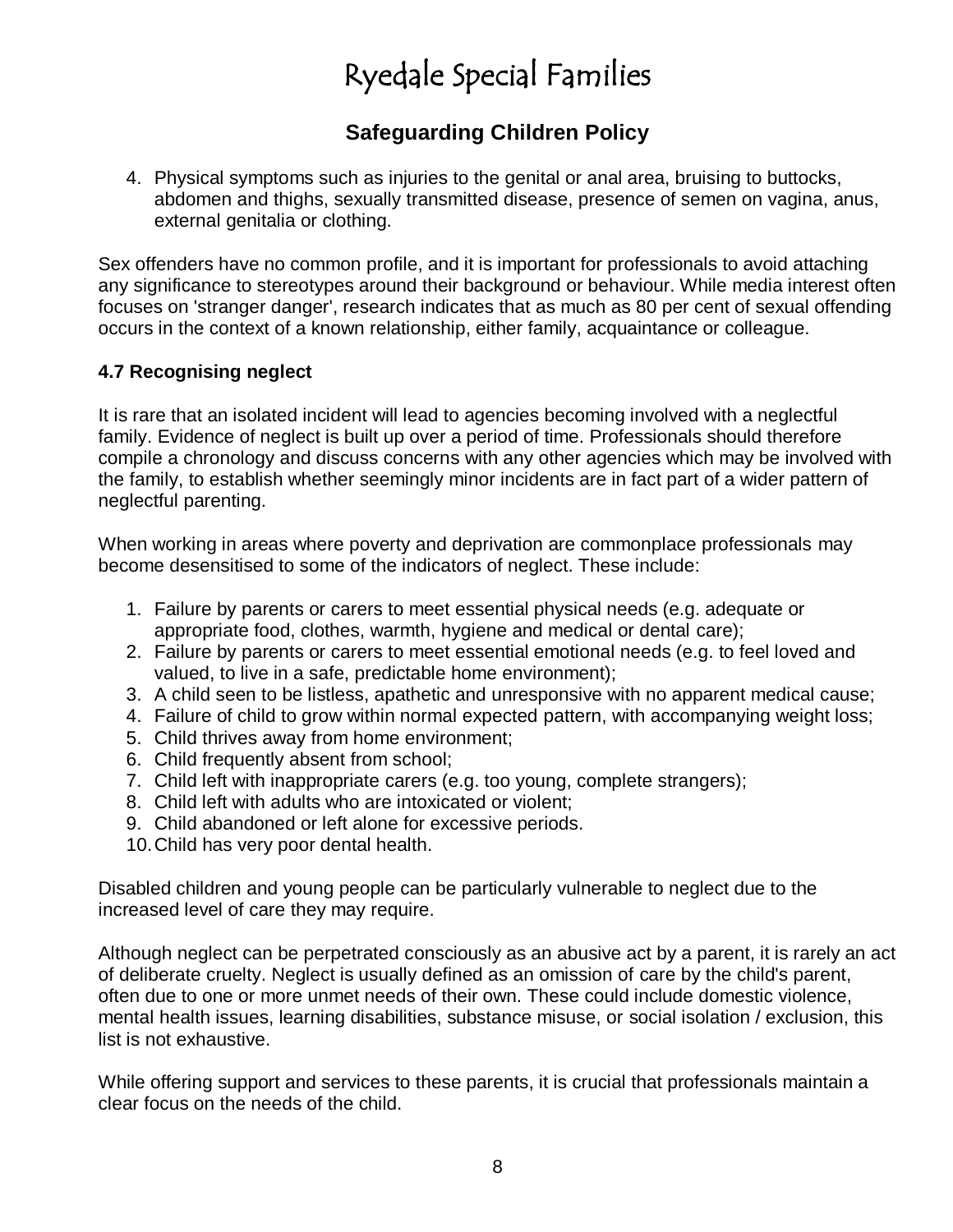## **Safeguarding Children Policy**

### **Appendix 2 Working with Disabled Children**

The national guidance "Safeguarding Disabled Children - Practice Guidance (2009)" provides a framework for collaborative multi agency responses to safeguard disabled children, this appendix contains guidance from this document.

Any child with a disability is by definition a "child in need" under s17 Children Act 1989. The Disability Discrimination Act 1995 (Equality Act 2010) makes it unlawful to discriminate against a disabled person in relation to the provision of services. This includes making a service more difficult for s disabled person to access or providing them with a different standard of service.

Research suggests that children with a disability may be generally more vulnerable to significant harm through physical, sexual, emotional abuse and/ or neglect than children who do not have a disability. The available UK evidence on the extent of abuse among disabled children suggests that the presence of multiple disabilities appears to increase the risk of both abuse and neglect (National Service Framework for Children, Young People and Maternity Services (2004).

## **Considerations**

Disabled children are particularly vulnerable for a variety of reasons, including:

- Having fewer outside contacts than non-disabled children;  $\bullet$
- Receiving intimate personal care possibly from a number of carers which may increase  $\bullet$ their exposure to abusive behaviour and make it more difficult to set and maintain physical boundaries;
- Having an impaired capacity to resist or avoid abuse;
- Being more vulnerable to abuse by their peers and especially vulnerable to bullying;
- They may have speech, language and communication needs which make it difficult to tell others what is happening;
- Being inhibited about complaining due to fear of losing services.  $\bullet$

In addition to the universal indicators of abuse and neglect the following abusive behaviours may be relevant:

- Force feeding or not giving a child enough time to eat, leading to malnourishment;  $\bullet$
- Unjustified or excessive physical restraint;
- Rough handling;  $\bullet$
- Extreme behaviour modification including the deprivation of liquid, medication, food or  $\bullet$ clothing;
- Misuse of medication, sedation, heavy tranquillisation;
- Invasive procedures against the child's will;